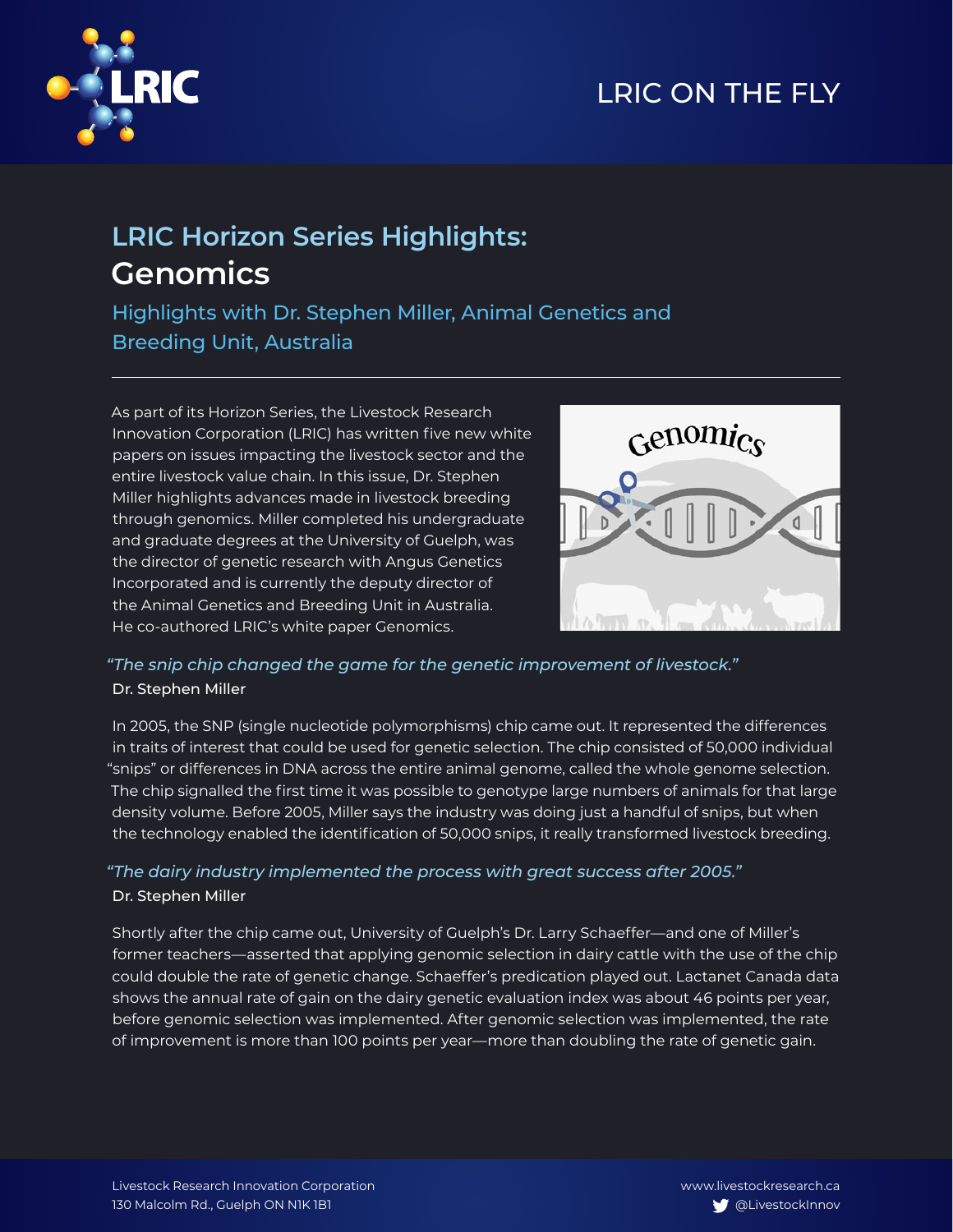## LRIC ON THE FLY



*"Genomics basically accelerates rate of gain and makes selection go better and faster for the desired traits."* Dr. Stephen Miller

The technology provides a way to come up with an accurate genetic prediction based on genotype. In practical terms, Miller explains how genomics means young bulls can be genotyped without waiting until that bull has 90 daughters in milk and is much older, before his performance is known. Genomics is really shortening the generation intervals and increasing the accuracy of selecting young animals.

*"On the beef side, the question started coming up in 2010 about whether we could implement the same technology in beef as we did in dairy for genetic selection with genomics. The answer was yes."* Dr. Stephen Miller

Miller explains the process took a little longer in beef cattle, than with dairy. When he started working with American Angus in 2016, they had just over 250,000 genotypes for this single beef breed. In 2021, they will hit one million genotypes. Genotyping is becoming a routine part of business for farmers because the accuracy is there.

### *"It is now more accurate to have genetic evaluations on animals that we create from a genomic sample than if we went out and measure the actual traits in animals that we were interested in."* Dr. Stephen Miller

Weaning weight is a good example. Miller explained that genomics means we can more accurately predict weaning weight with just a DNA sample at the animal's birth, compared to waiting to weigh the calf at weaning.

#### *"We can apply genomics to any species."* Dr. Stephen Miller

The technology is transforming the way breeders are breeding their cattle, but Miller reiterated the technology is not limited to cattle. At the Animal Genetics and Breeding Unit, they are doing work on honeybees, prawn, plants and other species. They've developed a software tool for the sheep industry for a number of traits including growth, wool, carcass quality, reproduction and health.

#### *"Genomics is not magic. It is still a lot of hard work."* Dr. Stephen Miller

There is no magic bullet when it comes to genomics. Miller outlined how the process requires animals that have the measurement or trait you want to change as a reference set—thousands of animals that are measured for that trait and genotyped—and related to the candidates we need to select to make the genetic improvement.